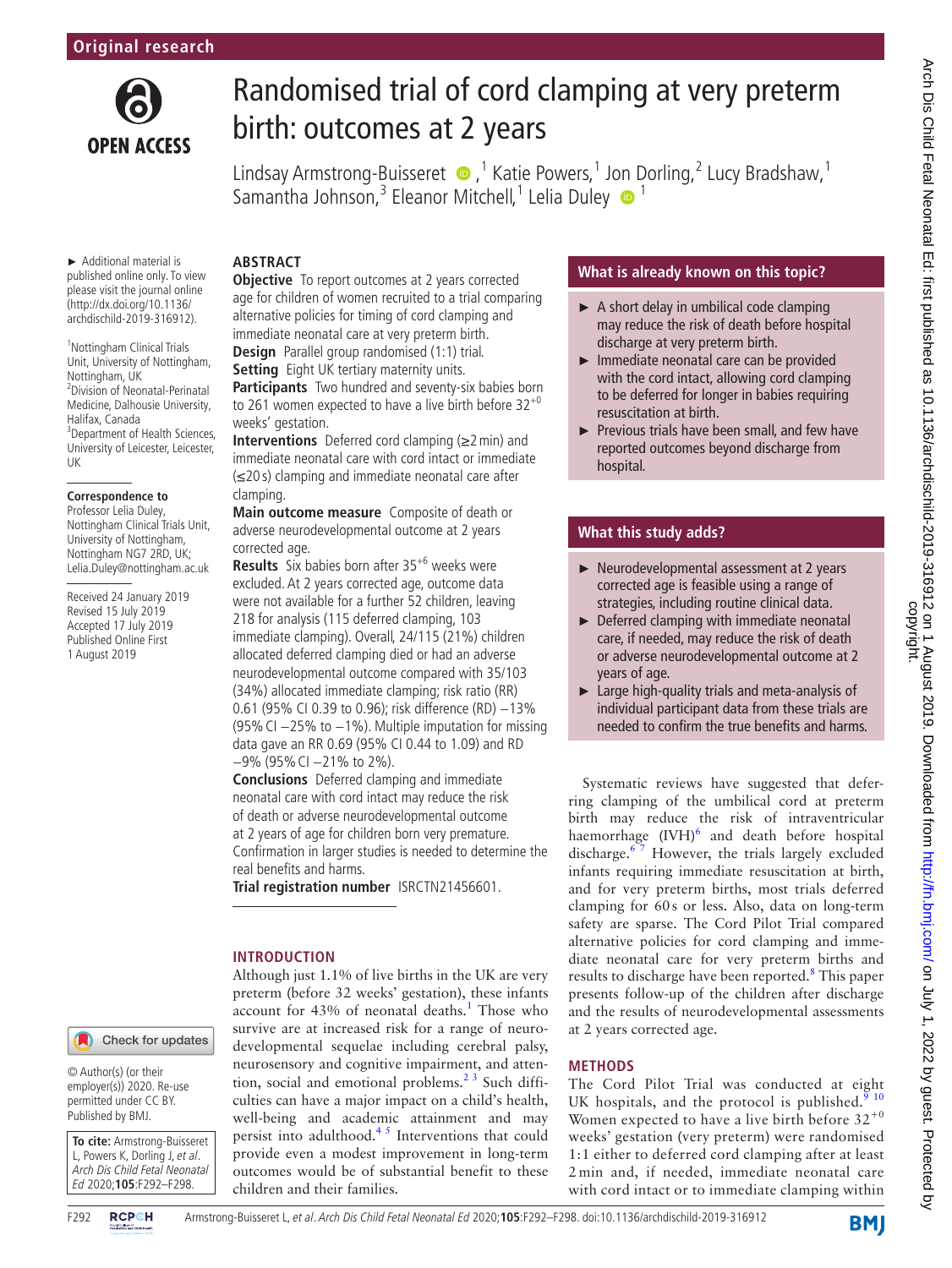

<span id="page-1-0"></span><sup>1</sup>Insufficient information from routine clinical data (n=2), ASQ completed outside timeframe (n=1), Bayley assessment not fully completed (n=1) <sup>2</sup>Insufficient information from routine clinical data  $(n=5)$ <sup>3</sup>Child is blind, parent requested no assessment



20 s and neonatal care after clamping. To ensure women could be recruited when birth was imminent, we included a two-stage consent pathway, with oral assent for recruitment followed by written consent after the birth, alongside the usual one stage pathway (described in detail elsewhere  $8^9$ ). Between March 2013 and February 2015, 261 women were randomised with six excluded as birth was after  $35^{+6}$  weeks.<sup>8</sup> Of the remaining 255 women, 17 had a twin pregnancy, for two of which one fetus died in utero before randomisation, leaving 270 children for the analysis of outcomes at hospital discharge.<sup>[8](#page-5-4)</sup> Of these, 22 babies died before discharge (including three stillbirths), and a further two died after discharge, giving a total of 24 deaths. Eight children were excluded from follow-up either because the mother had already withdrawn consent  $(n=6)$  or she gave oral assent for recruitment,<sup>[8](#page-5-4)</sup> and subsequent consent for follow-up was not available (n=2). Therefore, 238 children were eligible for assessment ([figure](#page-1-0) 1).

## **Parent and parent representative involvement**

Parent and parent representative involvement has been reported.<sup>[8](#page-5-4)</sup> For the follow-up, parent representatives contributed to study design and materials, including the process for contacting families.

#### **Neurodevelopmental assessment of children**

Children were assessed using the parent-completed Ages and Stages Questionnaire-3  $(ASQ-3)^{11}$  and the Bayley Scales of Infant and Toddler Development, Third Edition (Bayley-III).<sup>[12](#page-5-7)</sup> If neither assessment was conducted, routine clinical data for 2-year outcomes were obtained if available.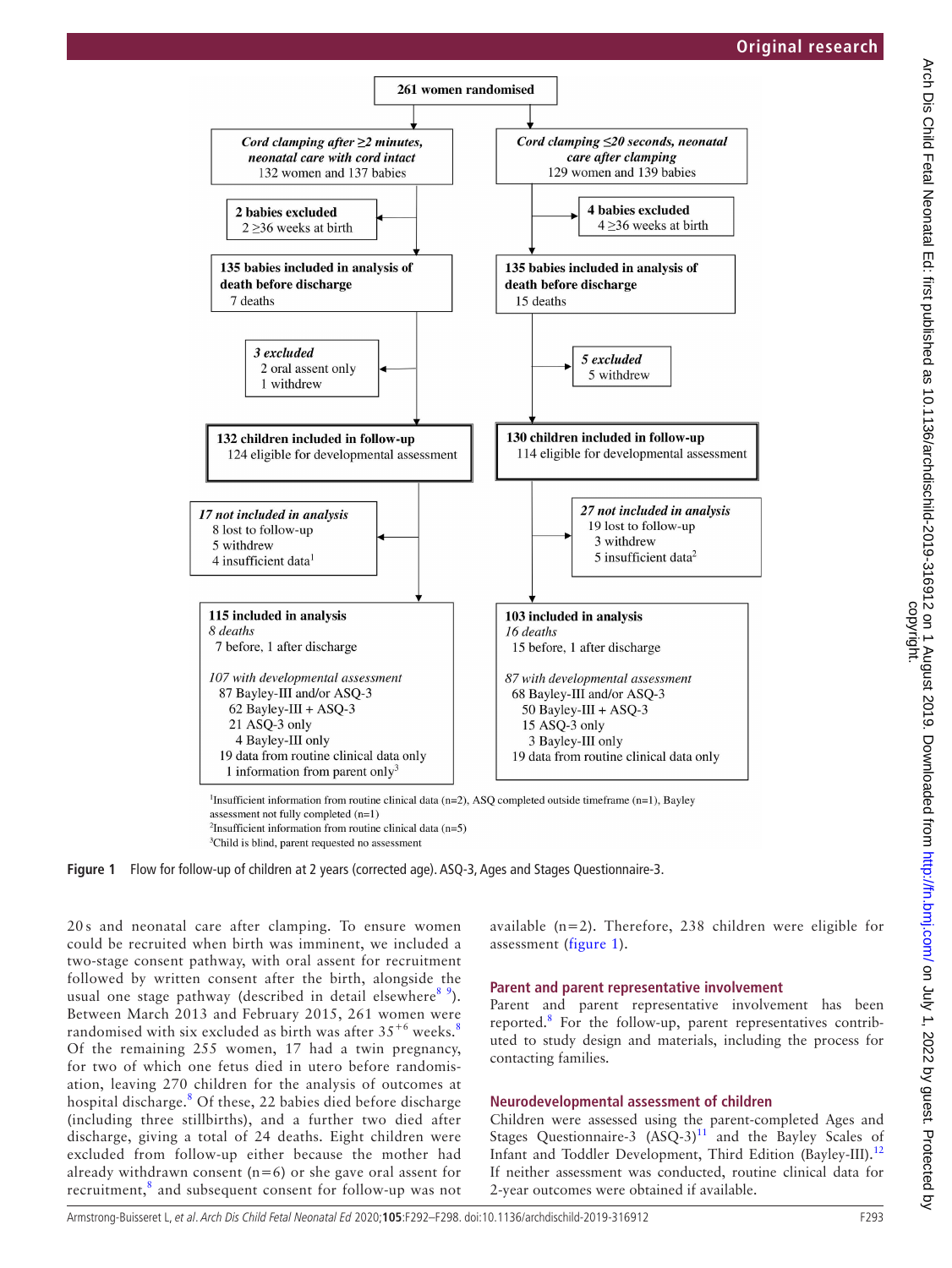<span id="page-2-0"></span>

| For children included in analysis of outcomes to discharge and outcome at 2 years, characteristics at entry and outcomes to discharge<br>Table 1 |                                               |                   |                                             |                  |  |
|--------------------------------------------------------------------------------------------------------------------------------------------------|-----------------------------------------------|-------------------|---------------------------------------------|------------------|--|
|                                                                                                                                                  | Included in analysis of outcomes to discharge |                   | Included in analysis of outcomes at 2 years |                  |  |
|                                                                                                                                                  | Clamp $\geq$ 2 min                            | Clamp $\leq$ 20 s | $Clamp \ge 2min$                            | Clamp $\leq$ 20s |  |
|                                                                                                                                                  | $n=135(%)$                                    | $n=134 (%)*$      | $n=115(%)$                                  | $n=102$ (%)*     |  |
| Women's age (years) mean (SD)                                                                                                                    | 30.5(6.3)                                     | 29.4(6.7)         | 30.1(5.8)                                   | 29.8(6.6)        |  |
| Gestation at birth (weeks)                                                                                                                       |                                               |                   |                                             |                  |  |
| Median (25th, 75th centile)                                                                                                                      | 29 (27.1, 30.7)                               | 29.1 (27.6, 30.4) | 29 (27.1, 30.7)                             | 29 (27.0, 30.3)  |  |
| Two-stage consent pathway                                                                                                                        | 36 (27)                                       | 37 (28)           | 30(26)                                      | 31(30)           |  |
| Twin pregnancy                                                                                                                                   | 12(9)                                         | 20(15)            | 10(9)                                       | 14(14)           |  |
| Caesarean delivery                                                                                                                               | 86 (64)                                       | 73 (54)           | 74 (64)                                     | 56 (55)          |  |
| <b>Baby sex</b>                                                                                                                                  |                                               |                   |                                             |                  |  |
| Male                                                                                                                                             | 71 (53)                                       | 72 (54)           | 58 (50)                                     | 60 (59)          |  |
| For live births                                                                                                                                  | $n = 134$                                     | $n = 132$         | $n = 114$                                   | $n = 100$        |  |
| Any IVH (grade 1-4)                                                                                                                              | 43 (32)                                       | 47 (36)           | 36(32)                                      | 35(35)           |  |
| Severe IVH (grade 3 or 4)                                                                                                                        | 6(4)                                          | 7(5)              | 4(4)                                        | 5(5)             |  |
| Periventricular leucomalacia                                                                                                                     | 7(5)                                          | 8(6)              | 6(5)                                        | 5(5)             |  |
| <b>Blood transfusion</b>                                                                                                                         | 63 (47)                                       | 68 (52)           | 53 (46)                                     | 58 (58)          |  |
| Jaundice requiring treatment                                                                                                                     | 123 (92)                                      | 120 (91)          | 105 (92)                                    | 89 (89)          |  |
| Chronic lung diseaset                                                                                                                            | 40 (31)                                       | 39 (33)           | 31(28)                                      | 31(35)           |  |
| Ventilation                                                                                                                                      | 100(75)                                       | 103 (78)          | 84 (74)                                     | 80 (80)          |  |
| Necrotising enterocolitis                                                                                                                        | 8(6)                                          | 5(4)              | 7(6)                                        | 4(4)             |  |
| Sepsis‡                                                                                                                                          | 72 (54)                                       | 80(61)            | 59 (52)                                     | 63(63)           |  |
| Treatment for patent ductus arteriosis                                                                                                           | 20(15)                                        | 20(15)            | 15(13)                                      | 19 (19)          |  |
| Duration of hospital stay (nights) §                                                                                                             |                                               |                   |                                             |                  |  |
| Median (25th, 75th centile)                                                                                                                      | 57 (39, 85)                                   | 57 (37, 75)       | 57 (38, 80)                                 | 60 (40, 83)      |  |
| Receiving mother's breast milk at discharge§¶                                                                                                    | 71 (55)                                       | 68 (57)           | 61 (56)                                     | 55 (63)          |  |

\*One woman withdrew (outcome data reported only for death before discharge).

†For babies surviving to 36 weeks postmenstrual age. n=129 clamping ≥2min, n=120 clamping ≤20 s for all children and n=109, n=88 respectively for children included in analysis at 2 years.

‡Clinical sepsis defined as positive culture and ≥5 days antibiotics or negative culture and ≥5 days antibiotics.

§For babies alive at discharge n=128 clamping ≥2 min, n=120 clamping ≤20s for all children and n=108, n=88 respectively for children included in analysis at 2 years. ¶Receiving breast milk at discharge not known for three babies in the clamp cord ≥2min group (two included in analysis at 2 years) and one baby in clamp cord ≤20 s group (not included in analysis at 2 years).

IVH, intraventricular haemorrhage.

Shortly before children reached 2 years corrected age, the ASQ-3 was posted to the mother along with an invitation for a Bayley-III assessment. If a completed ASQ-3 was not returned, the family was contacted with up to two reminder letters and a phone call. If no ASQ-3 was returned, parents were asked to complete the appropriate version (24, 27 or 30 months) during the home visit prior to the Bayley-III assessment or during a hospital visit. If >1 ASQ-3 was returned, the one completed closest to the date the child was 2 years corrected age was used for analysis.

The ASQ-3 includes 30 questions covering five domains: communication, fine motor skills, gross motor skills, problem solving and personal-social skills. The response to each question is 'not yet', 'sometimes' or 'yes' (scored 0, 5 and 10, respectively). For each domain, scores are summed to produce a total. The domain score is not calculated if  $\geq$ 3 responses are missing. If one or two responses are missing, the domain score is calculated using the mean of the completed items to impute the missing items. Four further questions to assess hearing, vision and gross motor function were added to the ASQ-3 questions.<sup>[13](#page-5-8)</sup>

The Bayley-III comprises three scales to assess cognitive, language and motor development.<sup>12</sup> Children were assessed during a home visit by a trained researcher (KP) blind to intervention allocation. Three assessments were video recorded and scored by an independent observer (SJ) to assess inter-rater reliability.

## **Outcome measures**

The main outcome was a composite of death or adverse neurodevelopmental outcome at 2 years corrected age. Secondary outcomes included the individual components of the composite.

## **Classification of adverse neurodevelopmental outcome**

Neurodevelopmental outcomes were classified using the Bayley-III scores if available.<sup>14 15</sup> If the child did not have a Bayley-III assessment, or individual scales could not be completed, ASQ-3 data plus our additional questions on hearing, vision and gross motor function were used. To account for underestimation of developmental delay using the Bayley-III, moderate or severe impairment was based on scores >1SD below the normative mean (scores  $<85$ ).<sup>14 15</sup> For each ASQ-3 domain, developmental delay was based on a total score >2 SDs below the mean using published norms.<sup>[11](#page-5-6)</sup>

Children were classified as having an adverse neurodevelopmental outcome if they met the criteria for a moderate/severe impairment in any one of five functions: motor, cognitive, speech/ language, hearing or vision (see online [supplementary appendix](https://dx.doi.org/10.1136/archdischild-2019-316912) [1\)](https://dx.doi.org/10.1136/archdischild-2019-316912)[.16](#page-5-10) For motor, this was defined as a Bayley-III gross motor scale score <7. If this scale had not been completed, assessment was based on our additional gross motor function questions from the ASQ-3, that is, if the child was unable to walk without assistance or sit without support. For cognitive and speech/language functions, this was defined as having a composite score <85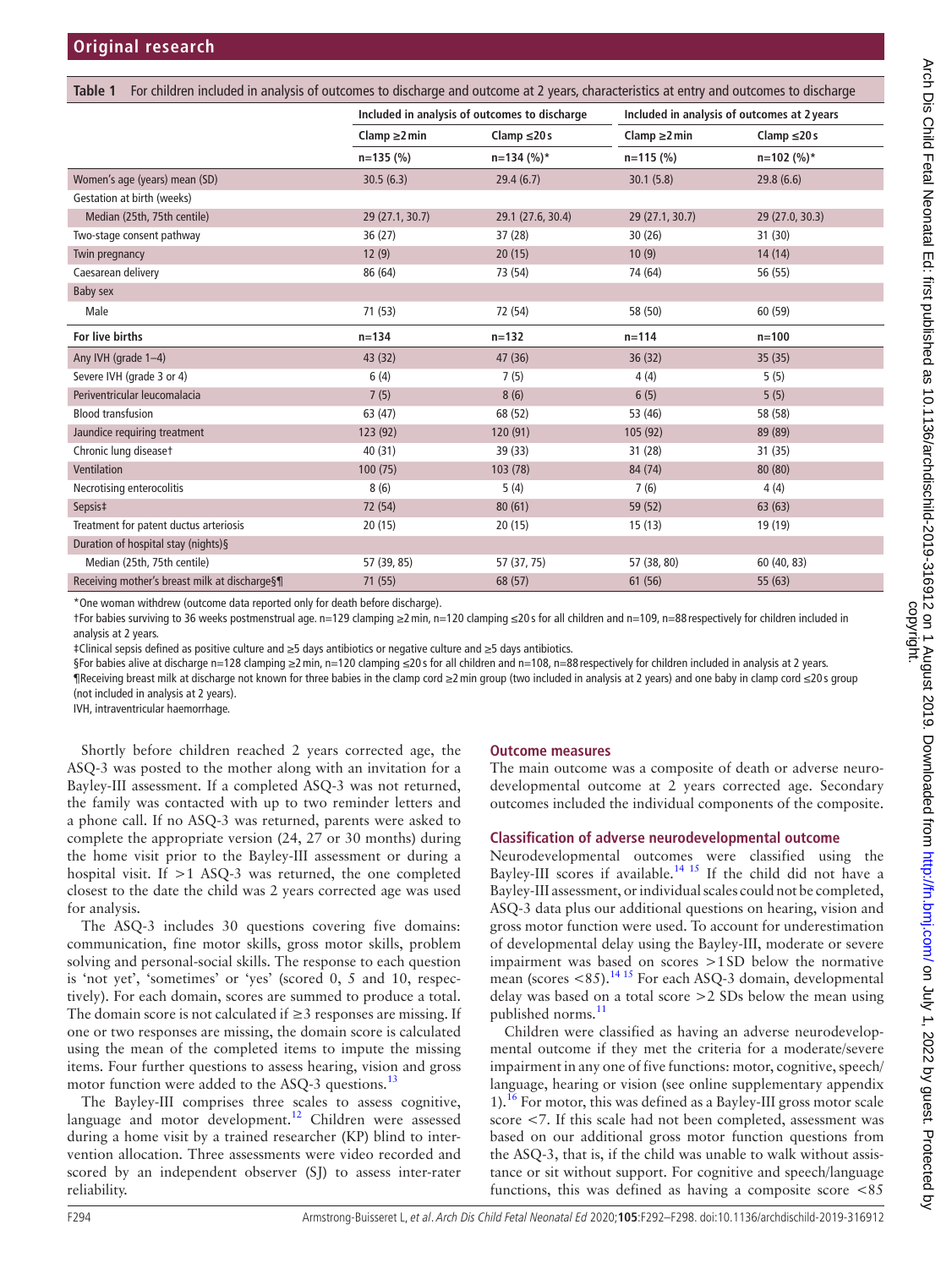<span id="page-3-0"></span>**Table 2** For children included in follow-up and eligible for neurodevelopmental assessment (at 2 years corrected age), information about the assessment

|                                           | Clamp<br>$\geq$ 2 min+neonatal care<br>with cord intact | Clamp $\leq$ 20s<br>+neonatal care after<br>clamping |  |  |  |
|-------------------------------------------|---------------------------------------------------------|------------------------------------------------------|--|--|--|
|                                           | $n=124$ (%)                                             | $n = 114$ (%)                                        |  |  |  |
| Any neurodevelopment data                 | 107 (86)                                                | 87 (76)                                              |  |  |  |
| Bayley-III and/or ASQ-3                   | 87 (70)                                                 | 68 (60)                                              |  |  |  |
| Bayley-III+ASQ-3                          | 62                                                      | 50                                                   |  |  |  |
| Bayley-III only                           | 4                                                       | 3                                                    |  |  |  |
| ASQ-3 only                                | 21                                                      | 15                                                   |  |  |  |
| Clinical data only                        | $20(16)*$                                               | 19 (17)                                              |  |  |  |
| Age (corrected) at Bayley-III<br>(months) |                                                         |                                                      |  |  |  |
| $<$ 24                                    | $\overline{2}$                                          | 7                                                    |  |  |  |
| $\geq$ 24 to $\lt$ 27                     | 53                                                      | 37                                                   |  |  |  |
| $\geq$ 27 to $<$ 30                       | 9                                                       | 9                                                    |  |  |  |
| $\geq 30$                                 | $\overline{2}$                                          |                                                      |  |  |  |
| ASQ-3 version (months)                    |                                                         |                                                      |  |  |  |
| 24                                        | 78                                                      | 60                                                   |  |  |  |
| 27                                        | 3                                                       | 3                                                    |  |  |  |
| 30                                        | $\overline{2}$                                          | $\overline{2}$                                       |  |  |  |
| No neurodevelopmental data                | 17 (14)                                                 | 27 (24)                                              |  |  |  |

\*Information from parent only for one child.

ASQ-3, Ages and Stages Questionnaire-3.

on the relevant Bayley-III scale. If these scales had not been completed, assessment was based on a score below the relevant domain cut-off on the ASQ-3 (problem solving for cognition and communication for language). Hearing and vision were assessed, respectively, as moderate/severely impaired if the child required hearing aids or was deaf, or had difficulty seeing with glasses, could only see light or was blind.

# **Blinded review of neurodevelopmental outcome**

A blinded review of outcome data was undertaken if: clinical follow-up data only were available, the Bayley-III was not fully completed, the ASQ-3 was not completed within the correct timeframe or the additional questions included on the ASQ-3 about hearing and vision were not completed. For each child, data were assessed independently by two reviewers blind to the allocated group. Discrepancies were resolved by discussion or if needed by a third independent reviewer.

# **Statistical analyses**

As this was planned as a pilot trial, there was no formal power calculation. $9^{10}$  All analyses are based on the groups as randomly allocated (intention to treat) and were carried out using Stata SE 15.1. The main outcome (death or adverse neurodevelopmental outcome) is summarised by allocated group and presented with a risk ratio (RR), risk difference (RD) and 95% CIs. Each component of the main outcome is also summarised by group.

Multiple imputation using chained equations $^{17}$  was used as a sensitivity analysis to include children with missing outcome data in order to explore their potential impact on the estimate of RR and RD. Variables included in the imputation model were maternal age, gestation at birth, mode of delivery, sex, receiving breast milk at discharge, necrotising enterocolitis, grade of IVH, bronchopulmonary dysplasia, treatment for retinopathy of prematurity and country specific decile of Index Multiple Deprivation.<sup>[18](#page-5-12)</sup> Thirty datasets were imputed, and estimates were combined using Rubin's rules[.17](#page-5-11) This sensitivity analysis assumed that missing outcomes were missing at random, $19$  that is, conditional on the observed variables the distribution of the observed and missing outcomes are assumed to be the same.

## **Results**

Of the 238 children eligible for assessment, 27 were lost to follow-up, consent was withdrawn for a further 8 and for 9, there were insufficient data for analysis ([figure](#page-1-0) 1). Therefore,

<span id="page-3-1"></span>**Table 3** For children alive at 2 years (corrected age) outcomes at discharge according to availability of developmental outcome data and allocated group

|                                                          | Clamp $\geq$ 2 min+neonatal care with cord intact     |                                                     | Clamp $\leq$ 20 s<br>+neonatal care after clamping     |                                                    |
|----------------------------------------------------------|-------------------------------------------------------|-----------------------------------------------------|--------------------------------------------------------|----------------------------------------------------|
|                                                          | Neurodevelopmental<br>data not available<br>$n=20(%)$ | Neurodevelopmental<br>data available<br>$n=107$ (%) | Neurodevelopmental<br>data not available<br>$n=32$ (%) | Neurodevelopmental<br>data available<br>$n=87$ (%) |
| Any IVH (grade 1-4)                                      | 7(35)                                                 | 30(28)                                              | 12(38)                                                 | 30(34)                                             |
| Severe IVH (grade 3 or 4)                                | 2(10)                                                 | $\overline{\phantom{a}}$                            | 2(6)                                                   | 3(3)                                               |
| Periventricular leucomalacia                             | 1(5)                                                  | 5(5)                                                | 3(9)                                                   | 3(3)                                               |
| <b>Blood transfusion</b>                                 | 10(50)                                                | 46 (43)                                             | 10(31)                                                 | 45 (52)                                            |
| Jaundice requiring treatment                             | 18 (90)                                               | 98 (92)                                             | 31(97)                                                 | 80 (92)                                            |
| Chronic lung disease                                     | 9(45)                                                 | 29 (27)                                             | 8(25)                                                  | 31 (36)                                            |
| Ventilation                                              | 16(80)                                                | 77(72)                                              | 23(72)                                                 | 68 (78)                                            |
| Necrotising enterocolitis                                | 1(5)                                                  | 6(6)                                                | 1(3)                                                   | 2(2)                                               |
| Sepsis <sup>*</sup>                                      | 13(65)                                                | 55(51)                                              | 17(53)                                                 | 54 (62)                                            |
| Treatment for patent ductus arteriosis                   | 5(25)                                                 | 15(14)                                              | 1(3)                                                   | 16(18)                                             |
| Duration of hospital stay (nights)                       |                                                       |                                                     |                                                        |                                                    |
| Median (25th, 75th centile)                              | 64 (48, 105.5)                                        | 57 (38, 80)                                         | 46 (36, 63.5)                                          | 60 (40, 83)                                        |
| Receiving mother's breast milk at discharge <sup>t</sup> | 10(50)                                                | 61(57)                                              | 13(41)                                                 | 54 (62)                                            |

\*Clinical sepsis defined as positive culture and ≥5 days antibiotics or negative culture and ≥5 days antibiotics.

†Receiving breast milk at discharge not known for two babies in the clamp cord ≥2min group with main outcome data available and one baby in both groups with no main outcome data available.

IVH, intraventricular haemorrhage.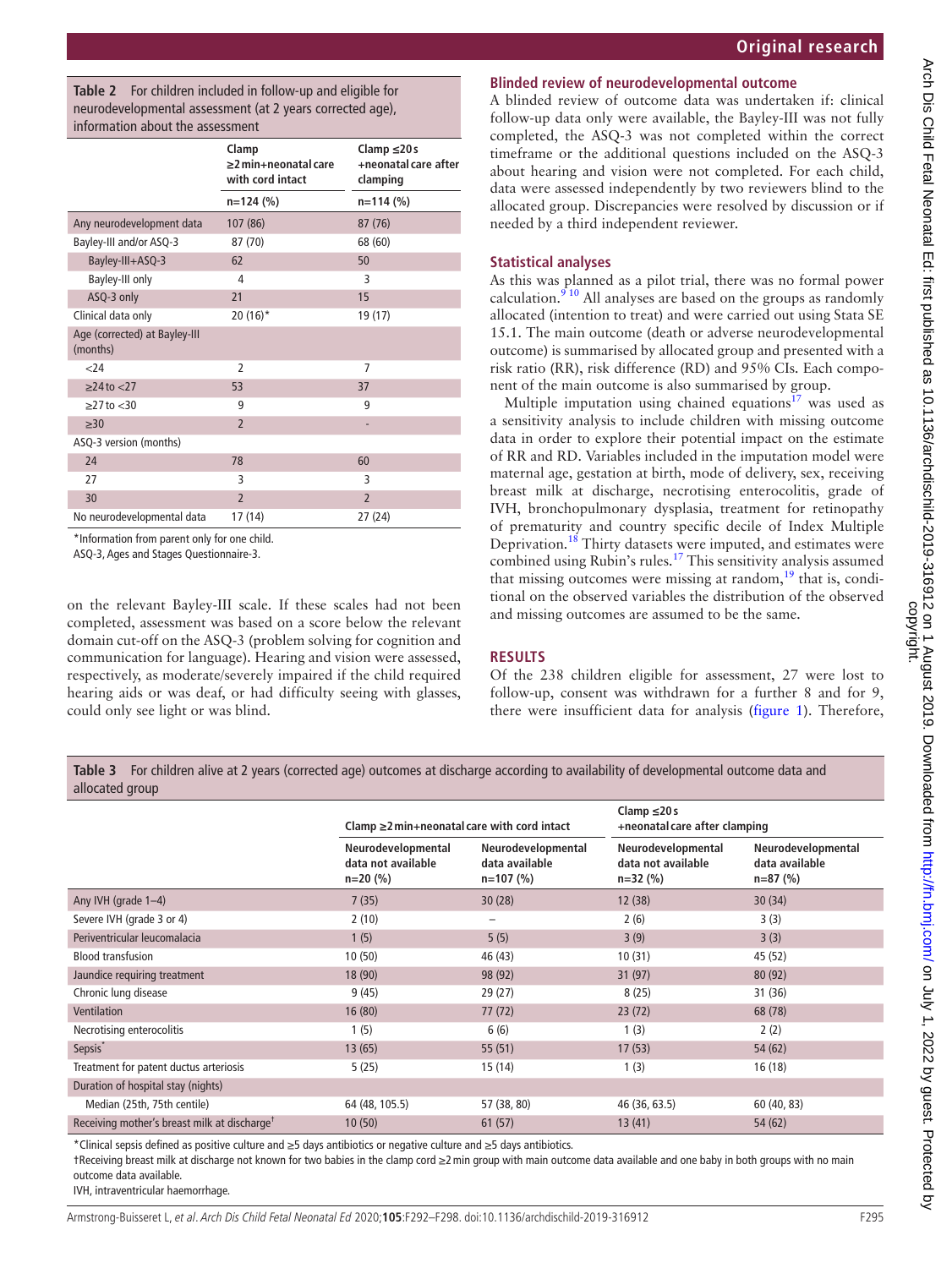<span id="page-4-0"></span>

| Death or adverse neurodevelopmental outcome at age 2 years (corrected)<br>Table 4 |                                                            |                                                         |                                    |                               |  |
|-----------------------------------------------------------------------------------|------------------------------------------------------------|---------------------------------------------------------|------------------------------------|-------------------------------|--|
|                                                                                   | Clamp ≥2 min+neonatal care<br>with cord intact $n=115$ (%) | Clamp ≤20 s+neonatal care<br>after clamping $n=103$ (%) | <b>Risk difference</b><br>(95% CI) | <b>Risk ratio</b><br>(95% CI) |  |
| Death or adverse neurodevelopmental outcome                                       | 24(21)                                                     | 35(34)                                                  | $-13\%$ (-25% to -1%)              | 0.61 (0.39 to 0.96)           |  |
| Death                                                                             | 8(7)                                                       | 16 (16)                                                 | $-9\%$ ( $-17\%$ to 0%)            | $0.45(0.20 \text{ to } 1.00)$ |  |
| Adverse neurodevelopmental outcome                                                | 16(14)                                                     | 19(18)                                                  | $-5\%$ ( $-14\%$ to 5%)            | 0.75 (0.41 to 1.39)           |  |
| For children alive at 2 years, type of adverse neurodevelopment outcome*          |                                                            |                                                         |                                    |                               |  |
| Motor                                                                             | 2(2)                                                       | 5(6)                                                    |                                    |                               |  |
| Cognitive                                                                         | 11(10)                                                     | 6(7)                                                    |                                    |                               |  |
| Hearing                                                                           | 2(2)                                                       | 2(2)                                                    |                                    |                               |  |
| Speech/language                                                                   | 9(8)                                                       | 14 (16)                                                 |                                    |                               |  |
| <b>Vision</b>                                                                     | 2(2)                                                       | 2(2)                                                    |                                    |                               |  |

\*For: clamp ≥2min+neonatalcare with cord intact n=107; clamp ≤20 s+neonatalcare after clamping n=87.

194 children were assessed at 2 years corrected age. As there were 24 deaths, 218 children were included in the analysis of the main outcome (115 allocated deferred clamping  $(\geq 2 \text{ min})$ ; 103 allocated immediate clamping  $(\leq 20s)$ ) ([figure](#page-1-0) 1).

#### **Baseline characteristics and outcomes to discharge**

Baseline characteristics and outcomes at discharge were similar for children included in the analysis of outcomes to discharge  $(n=270)$  and those included in the analysis of outcomes at 2 years (n=218) ([table](#page-2-0) 1). For children included in analysis of outcomes at 2 years, baseline characteristics remained balanced between the allocated groups, with a median gestation at birth of 29 weeks ([table](#page-2-0) 1).

#### **Neurodevelopmental assessment**

Data were available for 194/238 (82%) children alive at 2 years corrected age ([table](#page-3-0) 2). Bayley-III data were available for 119/238 (50%) children, with a higher percentage allocated deferred clamping (66/124, 53%) than immediate clamping (53/114, 46%; [table](#page-3-0) 2) being assessed. Corrected age at assessment was similar between groups. For 24 children with Bayley-III data, one or more scales were incomplete (13 deferred clamping, 11 immediate clamping); for 18, this was the motor scale. Interrater reliability of Bayley-III assessments was excellent with 97% agreement for the cognitive scale, 97% for language and 100% for motor (data not shown).

ASQ-3 data were available for 148/238 (62%) children, again with a higher response for those allocated deferred clamping (83/124, 67%) than immediate clamping (65/114, 57%) ([table](#page-3-0) 2). For most children (138), the 24-month ASQ-3 was completed. The main reason for having neither Bayley-III nor ASQ-3 data was no response to the invitation to participate (72 children).

Routine clinical data were obtained for 39/238 (16%) children with neither ASQ-3 nor Bayley-III data (20 deferred clamping, 19 immediate clamping; [table](#page-3-0) 2).

For children allocated deferred clamping, there was some evidence that those lost to follow-up had poorer outcomes at discharge than those who were assessed ([table](#page-3-1) 3). In this group, a greater percentage of children with no neurodevelopmental data had IVH, blood transfusion or chronic lung disease compared with those with data. This was not observed for children allocated immediate clamping where there was some evidence of the opposite trend ([table](#page-3-1) 3).

#### **Death and adverse neurodevelopmental outcomes**

Of children allocated deferred clamping, 24/115 (21%) died or had an adverse neurodevelopmental outcome compared with 35/103 (34%) allocated immediate clamping [\(table](#page-4-0) 4); RR 0.61 (95% CI 0.39 to 0.96); RD −13% (95%CI −25% to −1%). Using multiple imputation to account for loss to follow-up gave RR 0.69 (95% CI 0.44 to 1.09) and RD −9% (95%CI −21% to 2%).

In the deferred clamping group, 8/115 (7%) children died compared with 16/103 (16%) in the immediate clamping group ([table](#page-4-0) 4). Of these, 3 were stillborn (1 deferred clamping, 2 immediate clamping), 19 died before discharge from hospital (6 deferred clamping, 13 immediate clamping) and 2 died after discharge (one in each group). Of children alive at 2 years, 16/107 (15%) allocated deferred clamping had an adverse neurodevelopmental outcome compared with 19/87 (22%) allocated immediate clamping.

Of children with a neurodevelopmental assessment, the most common type of adverse outcomes were in speech/language and cognitive impairment [\(table](#page-4-0) 4). Summary statistics for the 24-month ASQ-3 and Bayley-III are available in online [supple](https://dx.doi.org/10.1136/archdischild-2019-316912)[mentary appendix 2](https://dx.doi.org/10.1136/archdischild-2019-316912).

#### **Discussion**

Follow-up of children in the Cord Pilot Trial at 2 years corrected age suggests that deferring cord clamping for at least 2min and providing immediate neonatal care, if needed, with cord intact may reduce the risk of death or adverse neurodevelopmental outcome compared with immediate clamping  $(\leq 20s)$ and neonatal care after clamping. However, these results were sensitive to imputation to account for missing data. More children allocated deferred clamping had neurodevelopmental assessment data available; however, these children appeared to have fared slightly better at hospital discharge than those with missing follow-up data. In the immediate clamping group, there was evidence of the opposite trend when outcomes at discharge were compared according to availability of neurodevelopmental assessment data. Since the trial was not powered to demonstrate clinically important differences in outcome, confirmation is required in large high-quality randomised trials.

Strengths of our trial were that clamping was deferred for longer than in other trials at very preterm birth and that immediate neonatal care (including stabilisation and resuscitation), if needed, was provided with the cord intact[.20](#page-5-14) Providing neonatal care with the cord intact allowed high-risk babies needing immediate resuscitation at birth to be randomised, a group largely excluded from previous trials.<sup>[21](#page-6-0)</sup>

A composite of death and adverse neurodevelopment was chosen as the main outcome, a decision supported by our parent representatives as being relevant to parents. Despite the problems of composite outcomes, this is considered acceptable for perinatal and neonatal trials provided it is likely that the direction of effect is the same for all components of the composite $^{22}$  $^{22}$  $^{22}$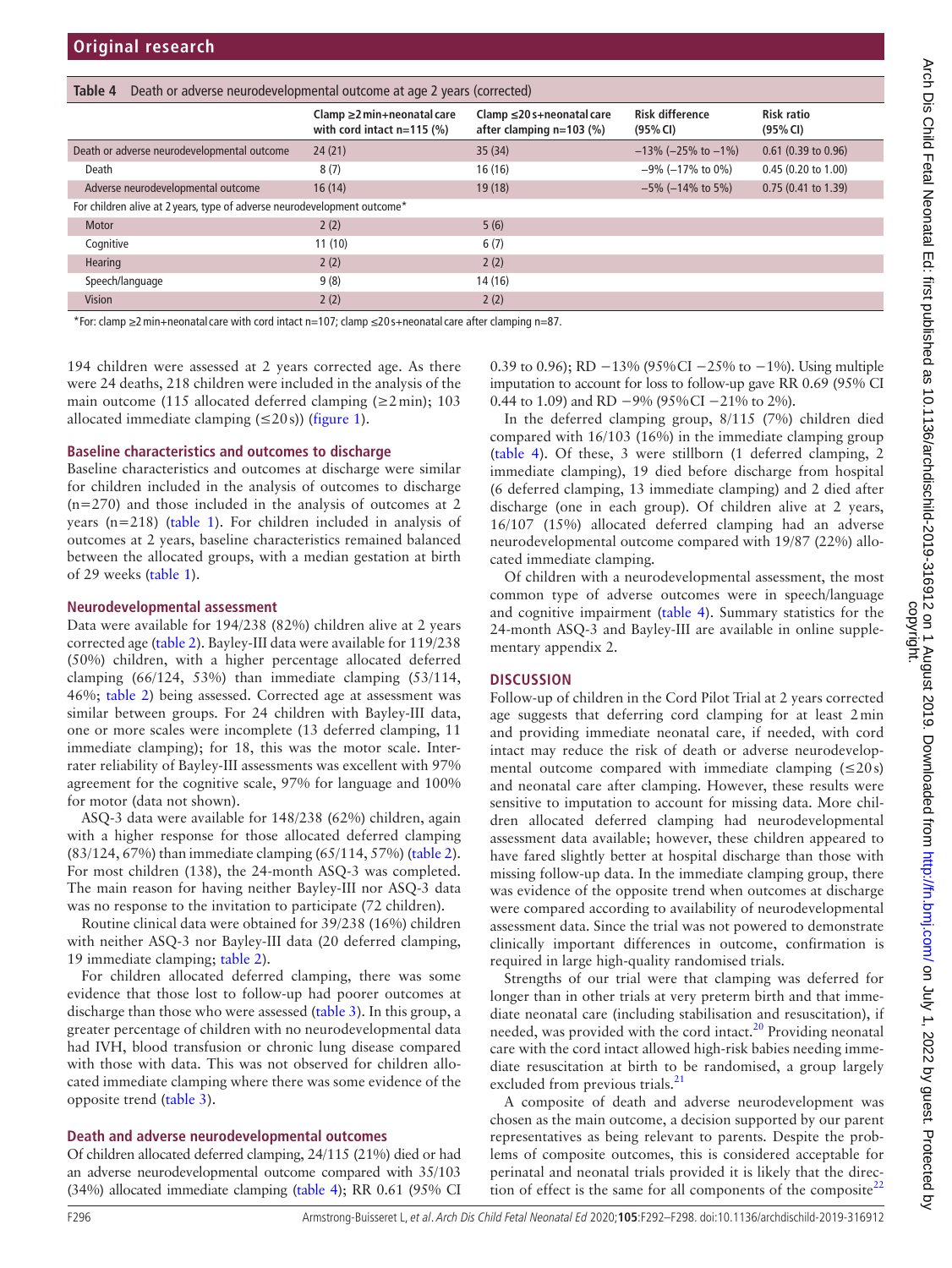as is the case for alternative policies for cord clamping. In our trial, the overall reduction in death or adverse neurodevelopment in the deferred clamping group was primarily due to the reduction in death before discharge. There was no clear evidence of a difference between groups in adverse neurodevelopmental outcome or death after discharge.

Achieving high response rates for long-term follow-up is necessary to ensure sample representation; however, this is challenging. In order to achieve our 82% response rate, this necessitated employing multiple approaches and combining results obtained from different assessment tools, including diagnostic tests (Bayley-III), parent questionnaires (ASQ-3) and data obtained from routine clinical assessments. As screening tests may have poor diagnostic accuracy compared with gold standard tests<sup>23</sup> and routine clinical assessments have poor sensitivity for evaluating cognitive outcomes in this population, $24$  this approach represents a limitation of our study. Future trials should attempt to attain long-term follow-up rates in excess of 90% and use a single standardised test to assess neurodevelopmental outcomes. Lower follow-up for children allocated immediate clamping may have been due to the women feeling they were not part of the trial as they received usual care or being disappointed they did not receive the 'intervention' of deferred clamping. $^{25}$ 

Using routine data for developmental assessment in perinatal trials merits further evaluation as it is less intrusive for parents and less costly in terms of resources. In the UK, the National Institute for Health and Care Excellence has recently introduced guidance that high-risk children, such as those born before 30 weeks' gestation, are eligible for enhanced developmental surveillance. This includes a developmental assessment at 2 years corrected age.<sup>[26](#page-6-5)</sup> Provided they are of sufficient quality, these data could be used to determine neurodevelopmental outcomes for children in future trials.

The most recent systematic review, which includes the Cord Pilot Trial, concluded that delayed clamping reduces hospital mortality compared with immediate clamping, with no clear effect on serious neonatal morbidity.<sup>[7](#page-5-15)</sup> This review emphasises the importance of follow-up for children recruited to both existing and future trials. The latter should be large enough to provide adequate power to detect clinically important differences in outcomes and will also need to achieve high follow-up rates to enable reliable comparisons of neurodevelopmental outcomes. Since providing robust evidence is likely to require multiple trials, a systematic review and individual participant data meta-analysis of cord management at preterm birth is underway.<sup>27</sup>

# **Conclusions**

Follow-up of children in the Cord Pilot Trial suggests deferred clamping with immediate neonatal care, if needed, beside the mother may reduce the risk of death or adverse neurodevelopmental outcome at 2 years corrected age compared with immediate clamping and neonatal care after clamping. Large high-quality trials are needed to confirm the true benefits and harms.

**Acknowledgements** The authors would like to thank all children and women who participated in this trial along with their families and the clinical and research staff at the sites. The authors would also like to thank Bernard Schoonakker for participating in the Blinded Endpoint Review Committee along with Gill Gyte (National Childbirth Trust) and Zoe Chivers (Bliss) for their advice and input.

**Contributors** The trial was conceived by LD and Gill Gyte. The protocol, trial procedures and strategies for recruitment and consent were developed in consultation with a broad range of stakeholders including parent representatives, clinicians, researchers, National Institute for Health Research (NIHR) preterm birth programme grant steering group, independent Trial Steering Committee, Data Monitoring Committee and the Nottingham Clinical Trials Unit. The paper was drafted by LA-B with input and comments from other authors. All authors have read and agreed the final paper.

**Funding** This trial is independent research funded by the NIHR under its Programme Grants for Applied Research funding scheme (RPPG0609-10107).

**Disclaimer** The views expressed are those of the authors and not necessarily those of the NHS, the NIHR or the Department of Health. The funder had no role in study design, conduct, analysis or reporting.

**Competing interests** JD reports grants from NIHR during the conduct of the trial; LD reports memberships to CTUs funded by NIHR. All other authors have nothing to disclose.

**Patient consent for publication** Not required.

**Ethics approval** Nottingham REC 2 (NRES reference 12/EM/0283).

**Provenance and peer review** Not commissioned; externally peer reviewed.

**Open access** This is an open access article distributed in accordance with the Creative Commons Attribution 4.0 Unported (CC BY 4.0) license, which permits others to copy, redistribute, remix, transform and build upon this work for any purpose, provided the original work is properly cited, a link to the licence is given, and indication of whether changes were made. See: [https://creativecommons.org/](https://creativecommons.org/licenses/by/4.0/) [licenses/by/4.0/.](https://creativecommons.org/licenses/by/4.0/)

## **ORCID iDs**

Lindsay Armstrong-Buisseret <http://orcid.org/0000-0002-8045-5464> Lelia Duley<http://orcid.org/0000-0001-6721-5178>

## **References**

- <span id="page-5-0"></span>1 Manktelow BN, Smith LK, Prunet C, et al. MBRACE-UK Perinatal Mortality Surveillance Report, UK Perinatal Deaths for Births from January to December 2015. Leicester: The Infant Mortality and Morbidty Studies, Department of Health Sciences, University of Leicester, 2017.
- <span id="page-5-1"></span>2 Johnson S, Marlow N. Early and long-term outcome of infants born extremely preterm. [Arch Dis Child](http://dx.doi.org/10.1136/archdischild-2015-309581) 2017;102:97–102.
- 3 Saigal S, Doyle LW. An overview of mortality and sequelae of preterm birth from infancy to adulthood. [Lancet](http://dx.doi.org/10.1016/S0140-6736(08)60136-1) 2008;371:261–9.
- <span id="page-5-2"></span>4 Linsell L, Johnson S, Wolke D, et al. Cognitive trajectories from infancy to early adulthood following birth before 26 weeks of gestation: a prospective, populationbased cohort study. [Arch Dis Child](http://dx.doi.org/10.1136/archdischild-2017-313414) 2018;103:363–70.
- 5 Eryigit Madzwamuse S, Baumann N, Jaekel J, et al. Neuro-cognitive performance of very preterm or very low birth weight adults at 26 years. [J Child Psychol Psychiatry](http://dx.doi.org/10.1111/jcpp.12358) 2015;56:857–64.
- <span id="page-5-3"></span>6 Rabe H, Diaz-Rossello JL, Duley L, et al. Effect of timing of umbilical cord clamping and other strategies to influence placental transfusion at preterm birth on maternal and infant outcomes. [Cochrane Database Syst Rev](http://dx.doi.org/10.1002/14651858.CD003248.pub3) 2012;8:Cd003248.
- <span id="page-5-15"></span>7 Fogarty M, Osborn DA, Askie L, et al. Delayed vs early umbilical cord clamping for preterm infants: a systematic review and meta-analysis. [Am J Obstet Gynecol](http://dx.doi.org/10.1016/j.ajog.2017.10.231) 2018;218:1–18.
- <span id="page-5-4"></span>8 Duley L, Dorling J, Pushpa-Rajah A, et al. Randomised trial of cord clamping and initial stabilisation at very preterm birth. [Arch Dis Child Fetal Neonatal Ed](http://dx.doi.org/10.1136/archdischild-2016-312567) 2018;103:F6-14.
- <span id="page-5-5"></span>9 Pushpa-Rajah A, Bradshaw L, Dorling J, et al. Cord pilot trial - immediate versus deferred cord clamping for very preterm birth (before 32 weeks gestation): study protocol for a randomized controlled trial. [Trials](http://dx.doi.org/10.1186/1745-6215-15-258) 2014;15:258.
- 10 Bradshaw LE, Pushpa-Rajah A, Dorling J, et al. Cord pilot trial: update to randomised trial protocol. [Trials](http://dx.doi.org/10.1186/s13063-015-0936-2) 2015;16:407.
- <span id="page-5-6"></span>11 Squires J, Twombly E, Bricker D, et al. Ages & Stages Questionnaires, Third Edition (ASQ-3) User's Guide. Baltimore, MD: Brookes Publishing, 2009.
- <span id="page-5-7"></span>12 Bayley N. Bayley Scales of Infant and Toddler Development. 3rd edn. San Antonio, Texas: Pearson, 2005.
- <span id="page-5-8"></span>13 Johnson S, Evans TA, Draper ES, et al. Neurodevelopmental outcomes following late and moderate prematurity: a population-based cohort study. Arch Dis Child Fetal [Neonatal Ed](http://dx.doi.org/10.1136/archdischild-2014-307684) 2015;100:F301–8.
- <span id="page-5-9"></span>14 Anderson PJ, De Luca CR, Hutchinson E, et al. Underestimation of developmental delay by the new Bayley-III Scale. [Arch Pediatr Adolesc Med](http://dx.doi.org/10.1001/archpediatrics.2010.20) 2010;164:352-6.
- Johnson S, Moore T, Marlow N. Using the Bayley-III to assess neurodevelopmental delay: which cut-off should be used? [Pediatr Res](http://dx.doi.org/10.1038/pr.2014.10) 2014;75:670–4.
- <span id="page-5-10"></span>16 British Association of Perinatal Medicine. Report of a BAPM/RCPCH Working Group. Classification of Health Status at 2 years as a perinatal outcome. London: BAPM, 2008.
- <span id="page-5-11"></span>17 White IR, Royston P, Wood AM. Multiple imputation using chained equations: Issues and guidance for practice. [Stat Med](http://dx.doi.org/10.1002/sim.4067) 2011:30:377-99.
- <span id="page-5-12"></span>18 Gill B. The English Indices of Deprivation London: Department for Communities and Local Government. 2015. Available: [https://www.gov.uk/government/statistics/](https://www.gov.uk/government/statistics/english-indices-of-deprivation-2015) [english-indices-of-deprivation-2015](https://www.gov.uk/government/statistics/english-indices-of-deprivation-2015) [Accessed 19 Nov 2018].
- <span id="page-5-13"></span>19 Carpenter JR, Kenward MG. Missing data in randomised controlled trials: a practical guide. London: London School of Hygiene & Tropical Medicine, 2007.
- <span id="page-5-14"></span>20 Batey N, Yoxall CW, Fawke JA, et al. Fifteen-minute consultation: stabilisation of the high-risk newborn infant beside the mother. [Arch Dis Child Educ Pract Ed](http://dx.doi.org/10.1136/archdischild-2016-312276) 2017;102:235–8.